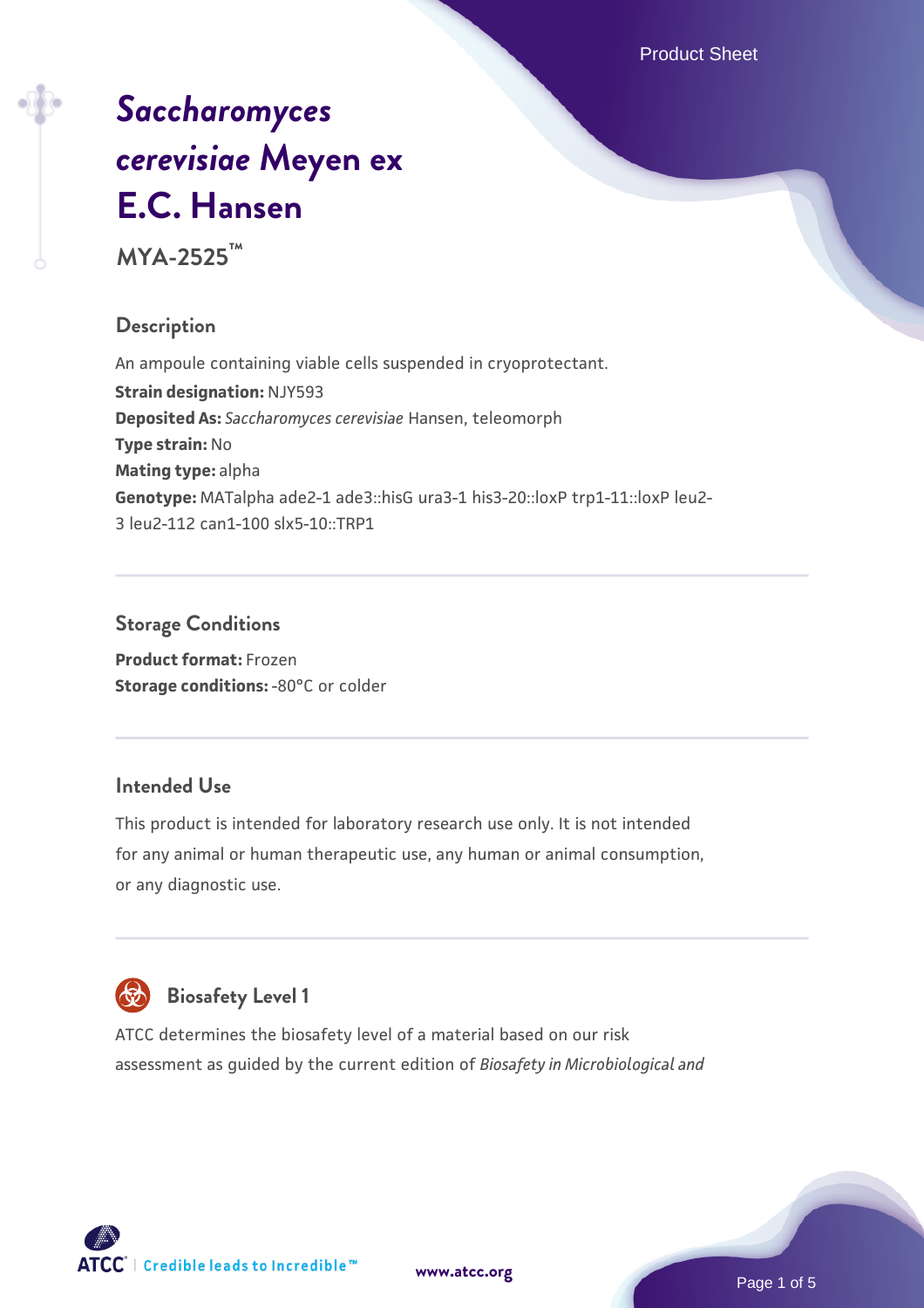### **[Saccharomyces cerevisiae](https://www.atcc.org/products/mya-2525)** [Meyen ex E.C. Hansen](https://www.atcc.org/products/mya-2525) **MYA-2525**

*Biomedical Laboratories (BMBL)*, U.S. Department of Health and Human Services. It is your responsibility to understand the hazards associated with the material per your organization's policies and procedures as well as any other applicable regulations as enforced by your local or national agencies.

ATCC highly recommends that appropriate personal protective equipment is always used when handling vials. For cultures that require storage in liquid nitrogen, it is important to note that some vials may leak when submersed in liquid nitrogen and will slowly fill with liquid nitrogen. Upon thawing, the conversion of the liquid nitrogen back to its gas phase may result in the vial exploding or blowing off its cap with dangerous force creating flying debris. Unless necessary, ATCC recommends that these cultures be stored in the vapor phase of liquid nitrogen rather than submersed in liquid nitrogen.

# **Certificate of Analysis**

For batch-specific test results, refer to the applicable certificate of analysis that can be found at www.atcc.org.

# **Growth Conditions Medium:**  [ATCC Medium 1245: YEPD](https://www.atcc.org/-/media/product-assets/documents/microbial-media-formulations/1/2/4/5/atcc-medium-1245.pdf?rev=705ca55d1b6f490a808a965d5c072196) **Temperature:** 25°C

#### **Handling Procedures**

**Frozen ampoules** packed in dry ice should either be thawed immediately or

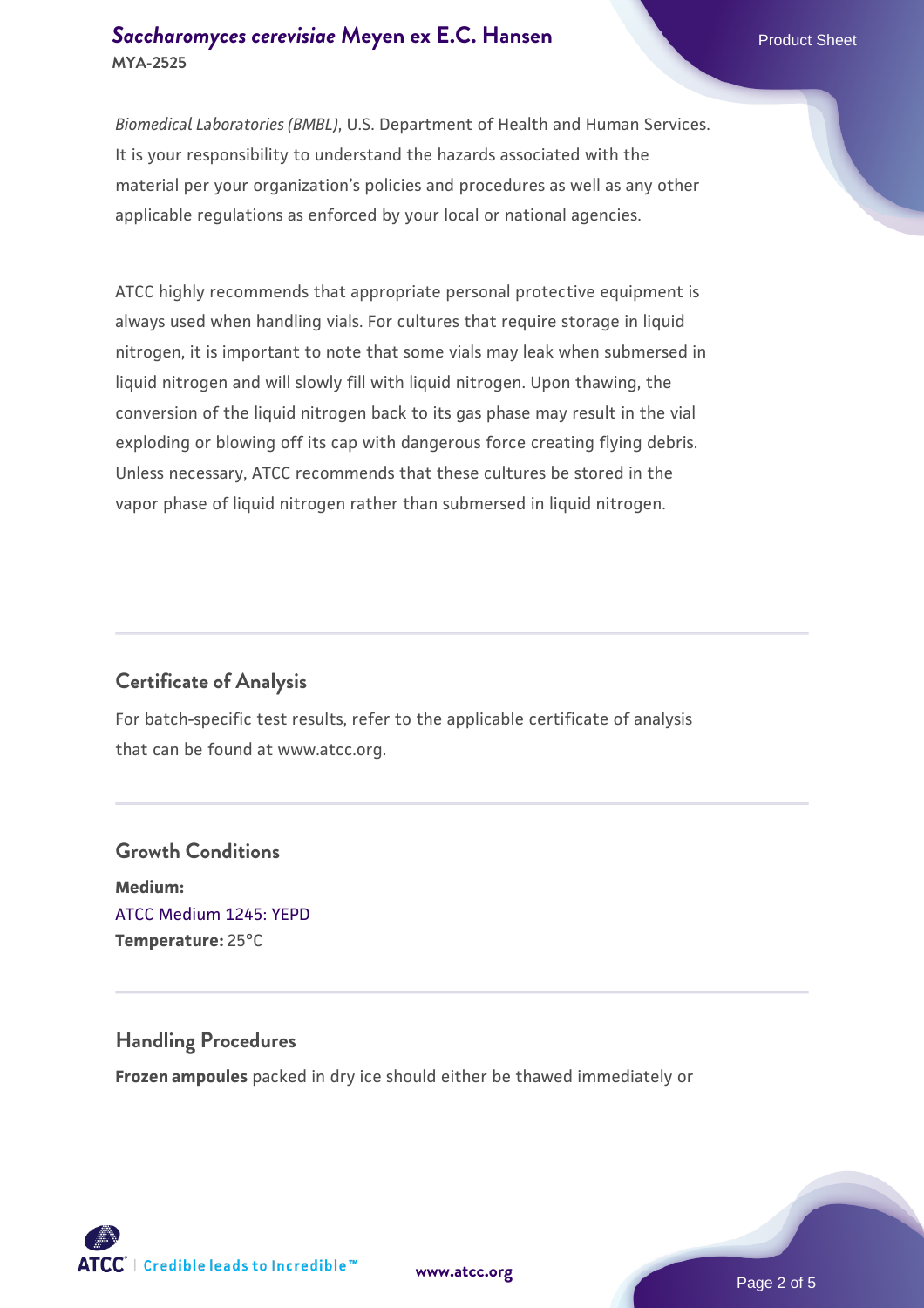## **[Saccharomyces cerevisiae](https://www.atcc.org/products/mya-2525)** [Meyen ex E.C. Hansen](https://www.atcc.org/products/mya-2525) **MYA-2525**

stored in liquid nitrogen. If liquid nitrogen storage facilities are not available, frozen ampoules may be stored at or below -70°C for approximately one week. **Do not under any circumstance store frozen ampoules at refrigerator freezer temperatures (generally -20°C)**. Storage of frozen material at this temperature will result in the death of the culture.

- 1. To thaw a frozen ampoule, place in a **25°C to 30°C** water bath, until just thawed **(approximately 5 minutes)**. Immerse the ampoule just sufficient to cover the frozen material. Do not agitate the ampoule.
- 2. Immediately after thawing, wipe down ampoule with 70% ethanol and aseptically transfer at least 50 µL (or 2-3 agar cubes) of the content onto a plate or broth with medium recommended.
- 3. Incubate the inoculum/strain at the temperature and conditions recommended.
- 4. Inspect for growth of the inoculum/strain regularly for up to 4 weeks. The time necessary for significant growth will vary from strain to strain.

### **Material Citation**

If use of this material results in a scientific publication, please cite the material in the following manner: *Saccharomyces cerevisiae* Meyen ex E.C. Hansen (ATCC MYA-2525)

#### **References**

References and other information relating to this material are available at www.atcc.org.

#### **Warranty**

The product is provided 'AS IS' and the viability of ATCC® products is warranted for 30 days from the date of shipment, provided that the customer has stored and handled the product according to the information

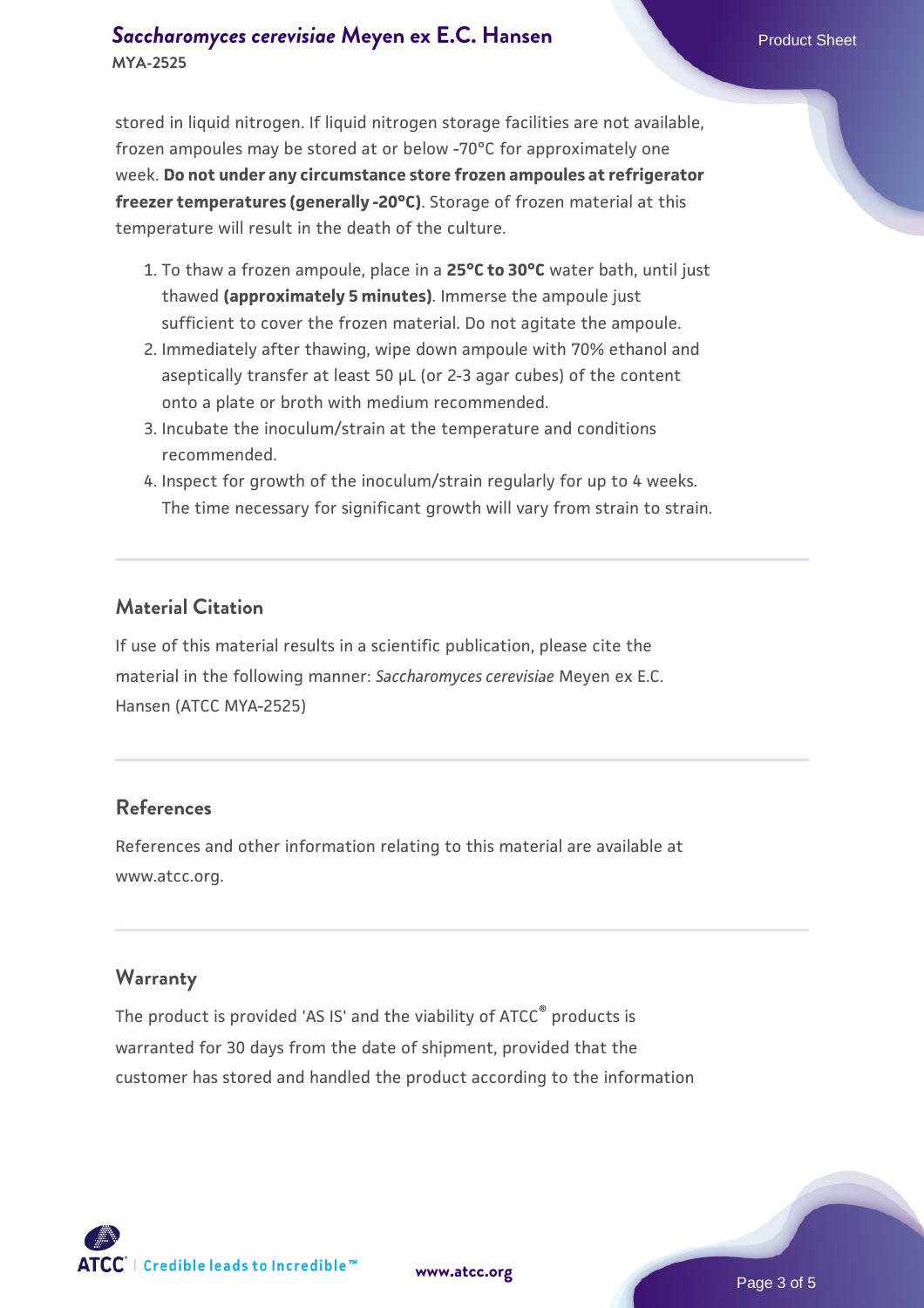### **[Saccharomyces cerevisiae](https://www.atcc.org/products/mya-2525)** [Meyen ex E.C. Hansen](https://www.atcc.org/products/mya-2525) **MYA-2525**

included on the product information sheet, website, and Certificate of Analysis. For living cultures, ATCC lists the media formulation and reagents that have been found to be effective for the product. While other unspecified media and reagents may also produce satisfactory results, a change in the ATCC and/or depositor-recommended protocols may affect the recovery, growth, and/or function of the product. If an alternative medium formulation or reagent is used, the ATCC warranty for viability is no longer valid. Except as expressly set forth herein, no other warranties of any kind are provided, express or implied, including, but not limited to, any implied warranties of merchantability, fitness for a particular purpose, manufacture according to cGMP standards, typicality, safety, accuracy, and/or noninfringement.

#### **Disclaimers**

This product is intended for laboratory research use only. It is not intended for any animal or human therapeutic use, any human or animal consumption, or any diagnostic use. Any proposed commercial use is prohibited without a license from ATCC.

While ATCC uses reasonable efforts to include accurate and up-to-date information on this product sheet, ATCC makes no warranties or representations as to its accuracy. Citations from scientific literature and patents are provided for informational purposes only. ATCC does not warrant that such information has been confirmed to be accurate or complete and the customer bears the sole responsibility of confirming the accuracy and completeness of any such information.

This product is sent on the condition that the customer is responsible for and assumes all risk and responsibility in connection with the receipt, handling, storage, disposal, and use of the ATCC product including without limitation taking all appropriate safety and handling precautions to minimize health or environmental risk. As a condition of receiving the material, the customer agrees that any activity undertaken with the ATCC product and any progeny or modifications will be conducted in compliance with all applicable laws,



**[www.atcc.org](http://www.atcc.org)**

Page 4 of 5